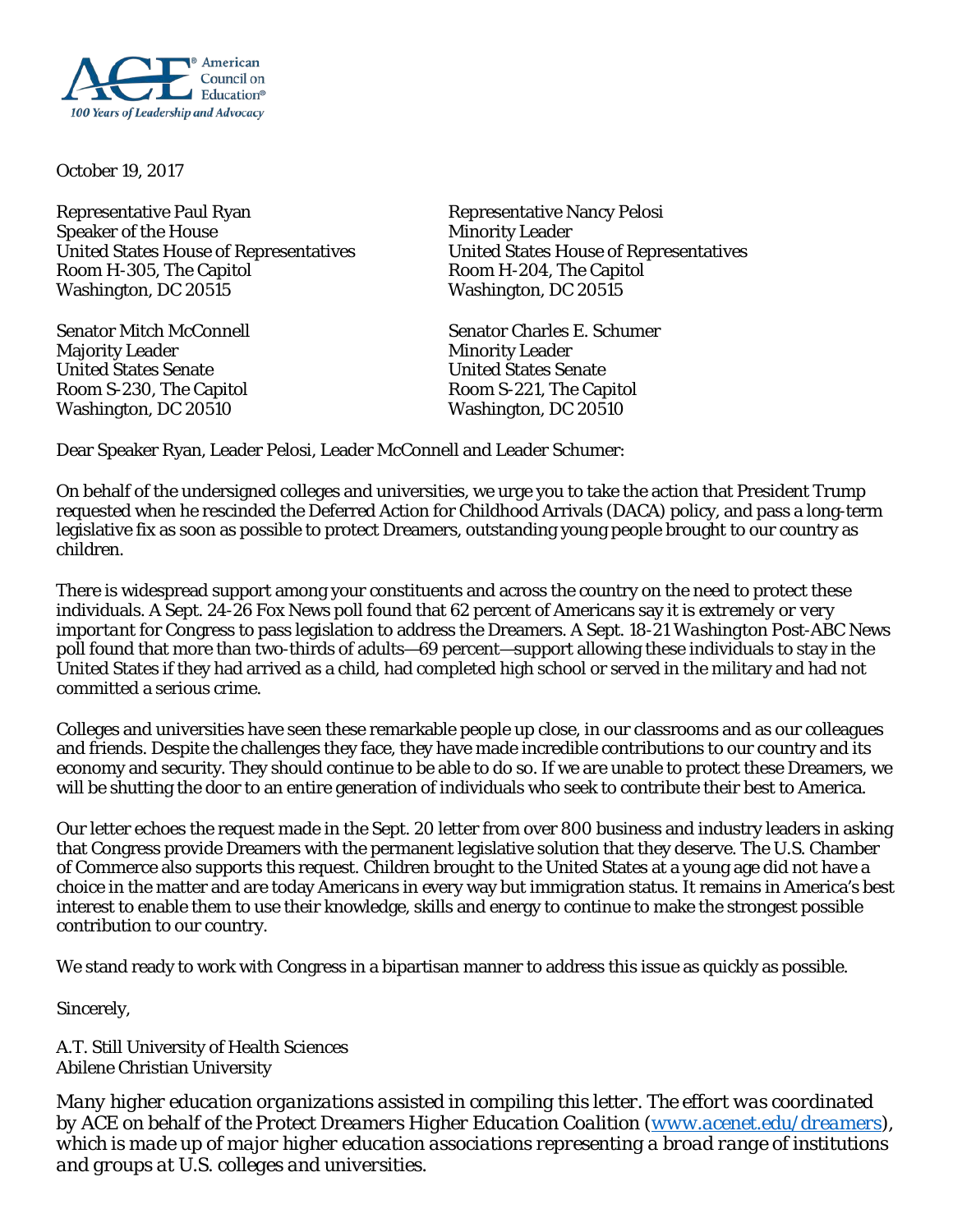Page 2 Oct. 19, 2017

Adams State University Adelphi University Adler University Agnes Scott College Albertus Magnus College Alfred University Allan Hancock College Allegheny College Alliant University System Alvernia University American River College American University Amherst College Andrews University Anna Maria College Appalachian State University Arapahoe Community College Arizona State University Arkansas Baptist College Arkansas State University Arkansas State University System Arkansas Tech University Asbury University Assumption College Augustana College Augustana University Avila University Azusa Pacific University Bacone College Bank Street College of Education Barnard College Barry University Baruch College Bates College Bay Mills Community College Baylor University Beacon College Bellarmine University Benedict College Benedictine University Bennett College Berkeley City College Bethany College Bethel College (IN) Bethel University Binghamton University Birmingham-Southern College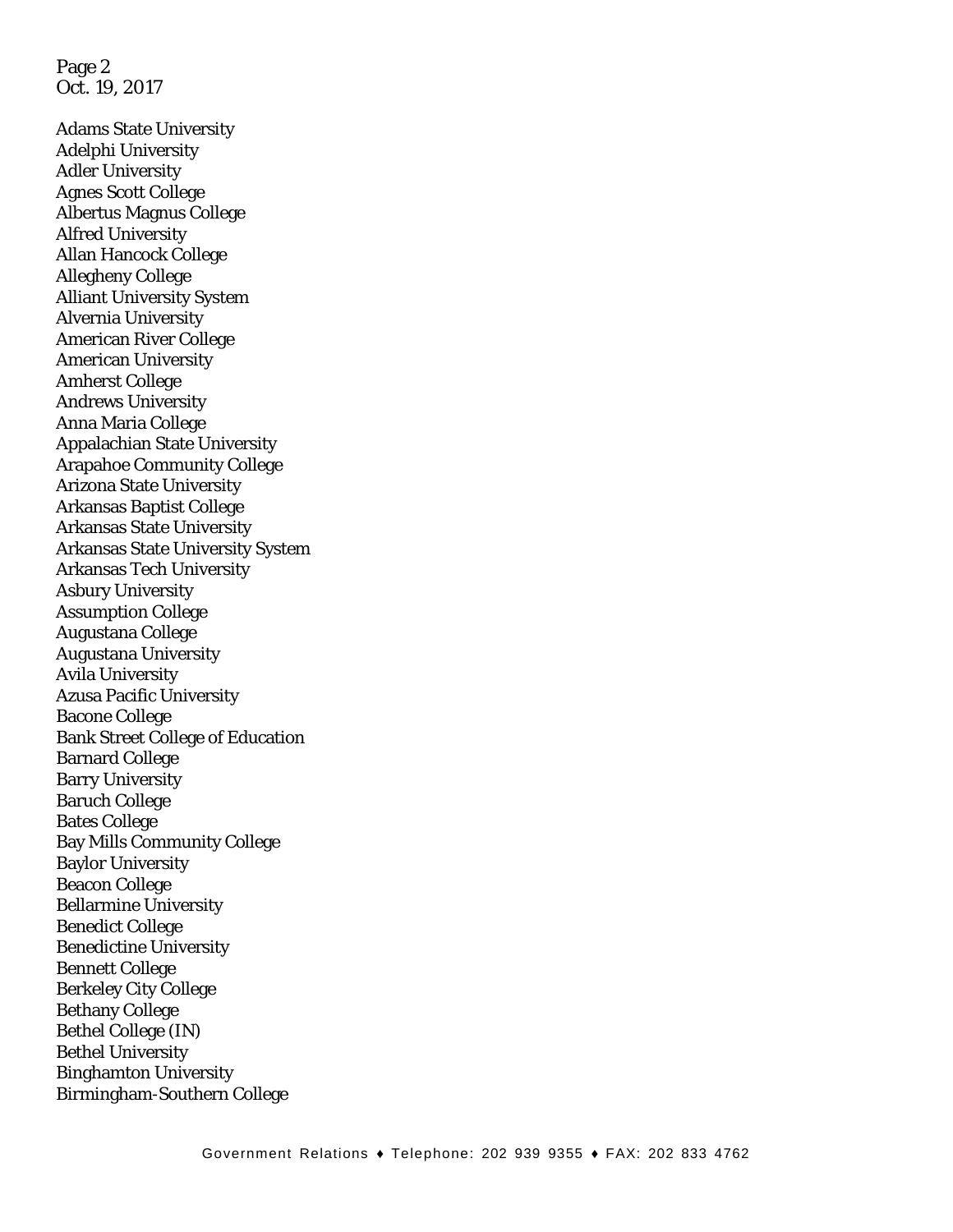Page 3 Oct. 19, 2017

Bluefield College Boise State University Borough of Manhattan Community College Boston College Boston University Bowdoin College Brandeis University Brandman University Bridgewater College Bronx Community College Brookhaven College Brooklyn College Broward College Brown University Bryn Mawr College Bucknell University Buena Vista University Buffalo State College Cabrillo Community College District Cabrini University Caldwell University California Baptist University California College of the Arts California Community Colleges California Institute of Technology California Lutheran University California Polytechnic State University California State Polytechnic University, Pomona California State University Channel Islands California State University Maritime Academy California State University, Bakersfield California State University, Chico California State University, Dominguez Hills California State University, East Bay California State University, Fresno California State University, Fullerton California State University, Long Beach California State University, Los Angeles California State University, Monterey Bay California State University, Northridge California State University, Sacramento California State University, San Bernardino California State University, San Marcos California State University, Stanislaus Calvin College Canisius College Capital Community College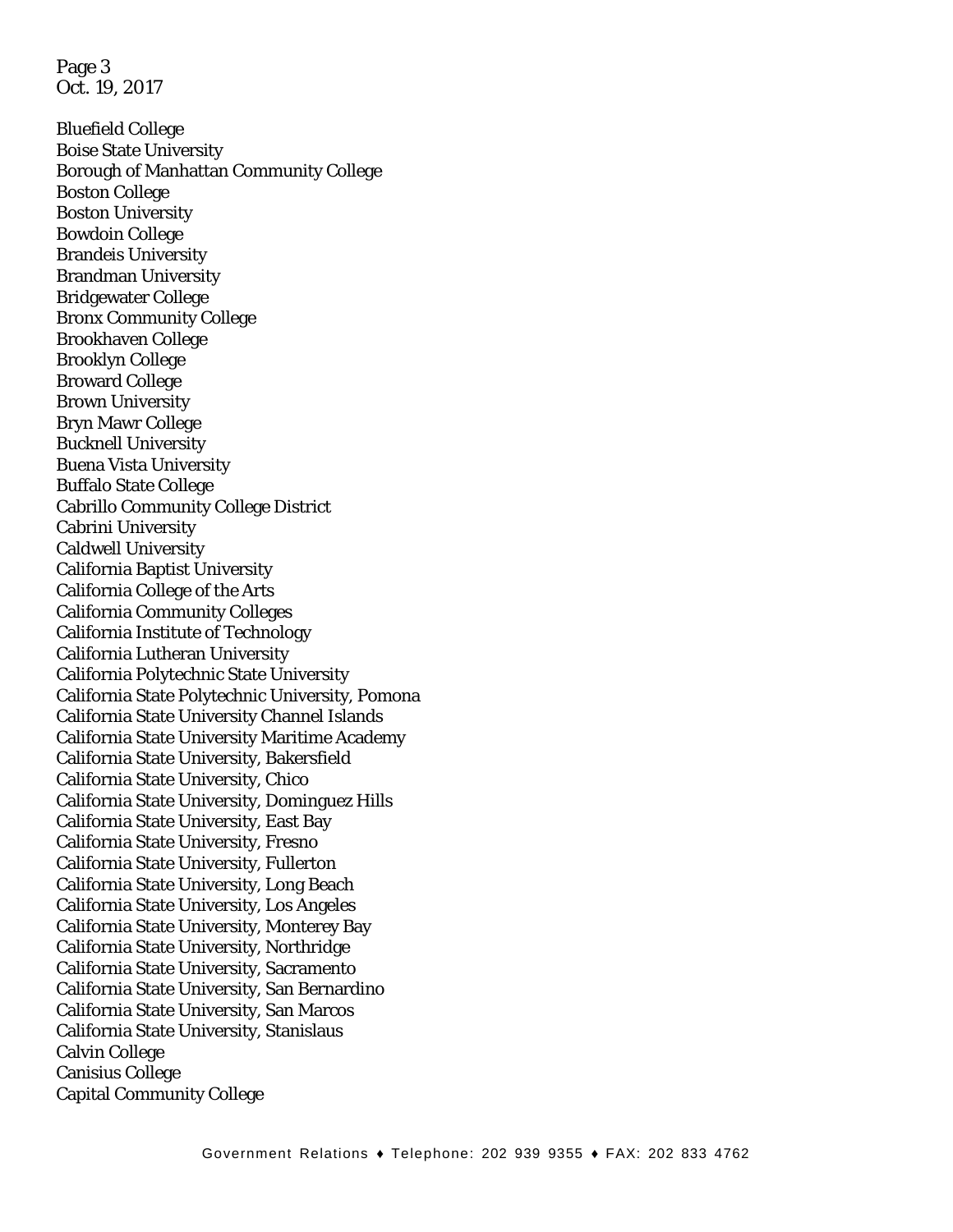Page 4 Oct. 19, 2017

Carleton College Carnegie Mellon University Carson-Newman University Carthage College Case Western Reserve University Cedar Crest College Centenary University Central Arizona College Central Christian College of Kansas Central College Central Community College Central Michigan University Centre College Cerritos College Chabot College Champlain College Charles R. Drew University of Medicine and Science Charter Oak State College Christian Brothers University City College of San Francisco City Colleges of Chicago, Wright College City University of New York, The Graduate Center Claflin University Clarke University Cleveland Institute of Art Cleveland State University Clinton Community College Coast Community College District Coe College Coker College Colby College Coleman University College of Environmental Science and Forestry College of Marin College of Saint Elizabeth College of Saint Mary College of Staten Island College of the Holy Cross Colorado Community College System Colorado School of Mines Colorado State University Colorado State University-Pueblo Columbia Gorge Community College Columbia University Columbus College of Art & Design Community College of Aurora Community College of Denver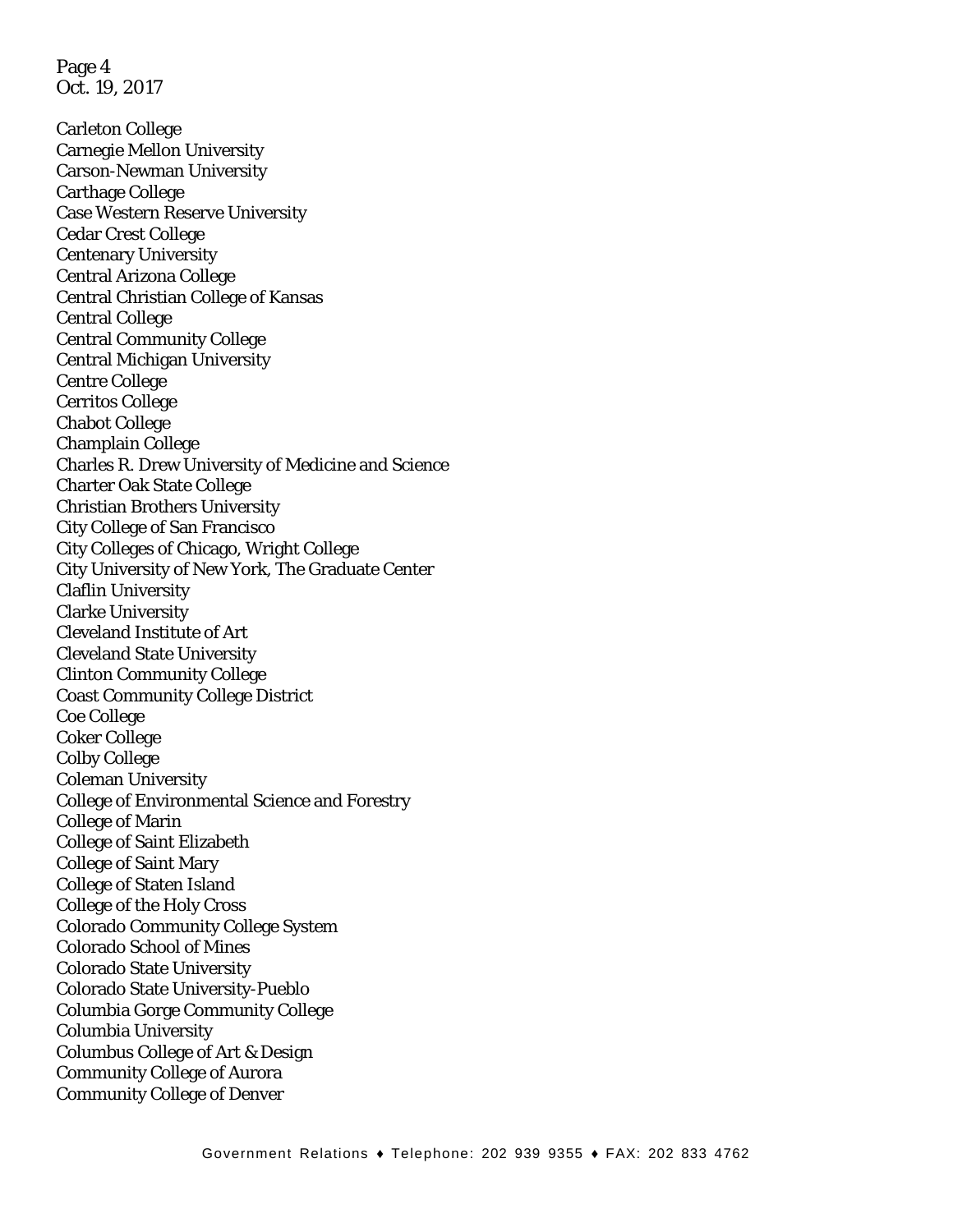Page 5 Oct. 19, 2017

Concordia College Connecticut College Contra Costa Community College District Converse College Corban University Cornell College Cornell University Cottey College Creighton University CUNY School of Professional Studies Curry College Cuyamaca College Daemen College Dallas Baptist University Davenport University Davidson College De Anza College Delaware State University Delaware Valley University Denison University DePaul University DePauw University Diablo Valley College Dillard University Divine Word College Dominican College of Blauvelt Dominican University Dominican University of California Donnelly College Dordt College Drake University Drew University Drexel University Duke University Duquesne University Dutchess Community College East Carolina University East Tennessee State University Eastern Connecticut State University Eastern Kentucky University Eastern Michigan University Eastern Oregon University Edgewood College El Camino Community College District Elizabethtown College Elon University Emmanuel College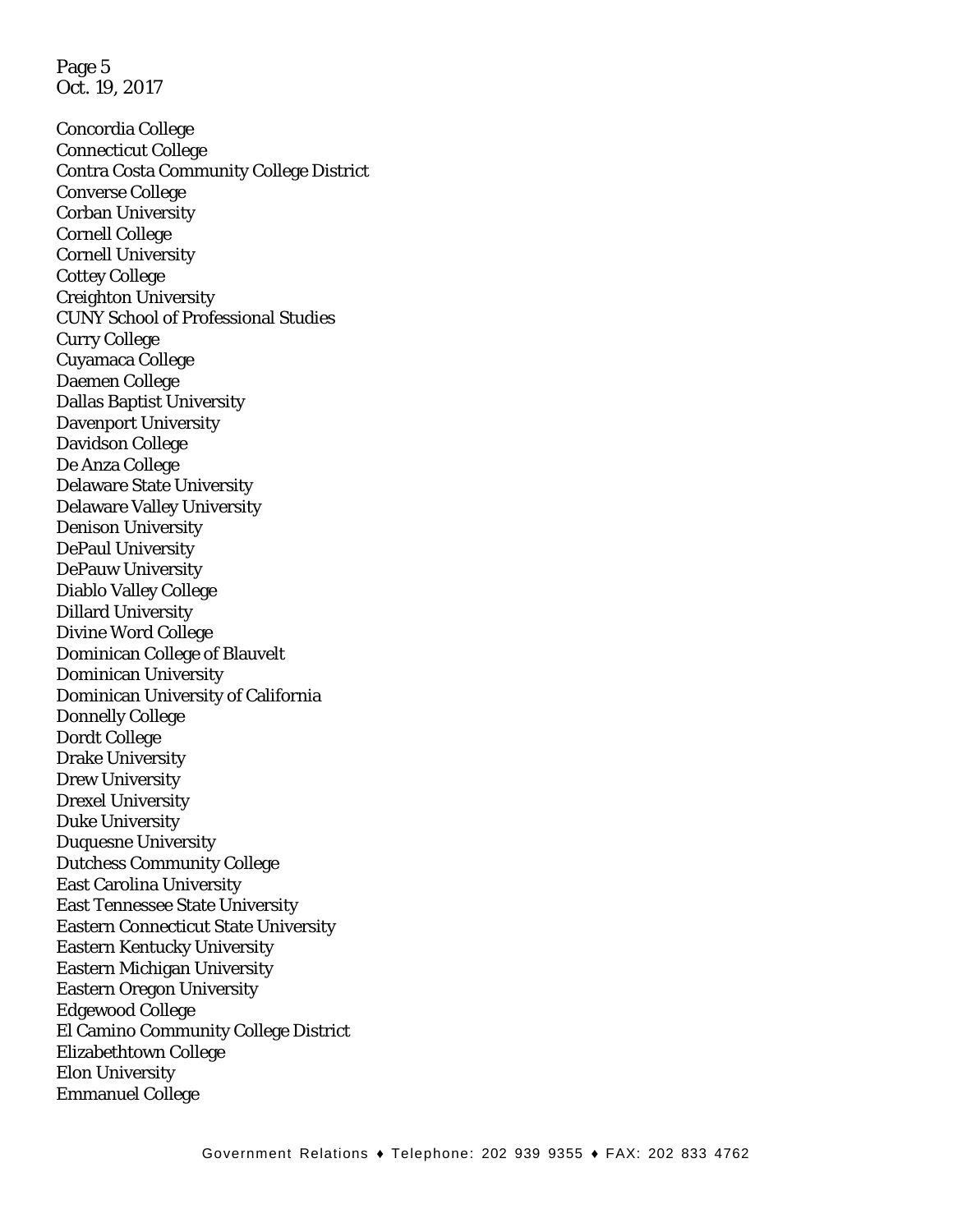Page 6 Oct. 19, 2017

Emory & Henry College Emory University Erie Community College Evangel University Evergreen Valley College Fairfield University Fairleigh Dickinson University Farmingdale State College Fayetteville State University Felician University Ferris State University Fisher College Florida Gulf Coast University Florida International University Florida State College at Jacksonville Florida State University Fond du Lac Tribal and Community College Fontbonne University Foothill College Foothill-De Anza Community College District Fordham University Fort Lewis College Fort Peck Community College Franklin & Marshall College Franklin College Fresno Pacific University Friends University Frostburg State University Fuller Theological Seminary Fulton-Montgomery Community College Furman University Genesee Community College George Fox University George Mason University Georgetown University Georgian Court University Gettysburg College Goddard College Golden West College Gonzaga University Goodwin College Goucher College Governors State University Grand View University Greensboro College Greenville University Grinnell College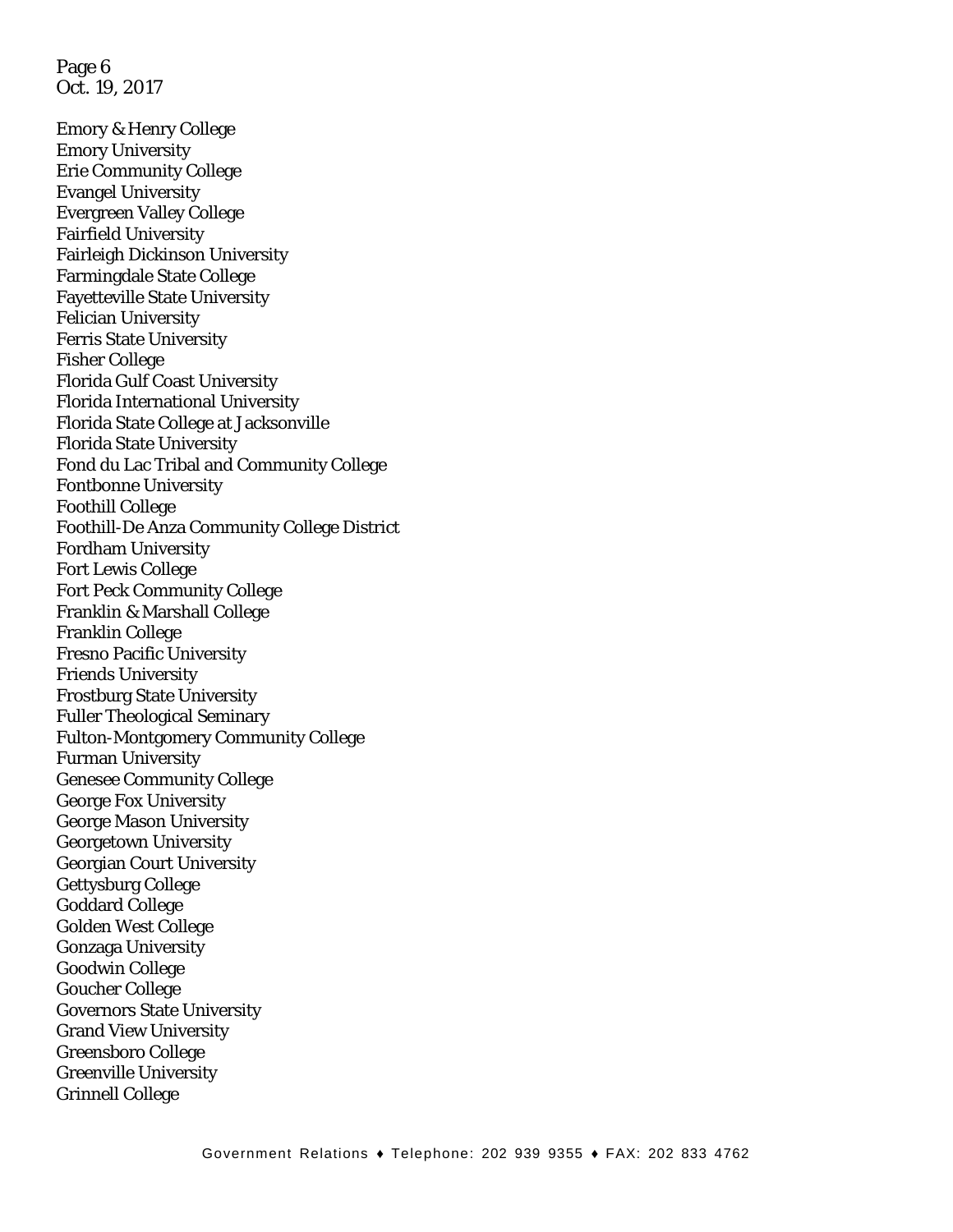Page 7 Oct. 19, 2017

Grossmont-Cuyamaca Community College District Guilford College Gustavus Adolphus College Hamilton College Hamline University Hartwick College Harvard University Hawai'i Community College Heartland Community College Henderson State University Hendrix College Heritage University Hillsborough Community College Hiram College Hofstra University Holy Family University Holy Names University Hostos Community College Houghton College Hudson County Community College Hudson Valley Community College Humboldt State University Hunter College Icahn School of Medicine at Mount Sinai Illinois Central College Imperial Community College District Indiana University (all campuses) Indiana Wesleyan University Iowa State University Iowa Wesleyan University Irvine Valley College Ithaca College James Madison University Jefferson Community College John Brown University John Carroll University John Jay College of Criminal Justice Johns Hopkins University Johnson C. Smith University Juniata College Kalamazoo College Kansas City Art Institute Kapi'olani Community College Kaplan University Kenyon College Keuka College Keweenaw Bay Ojibwa Community College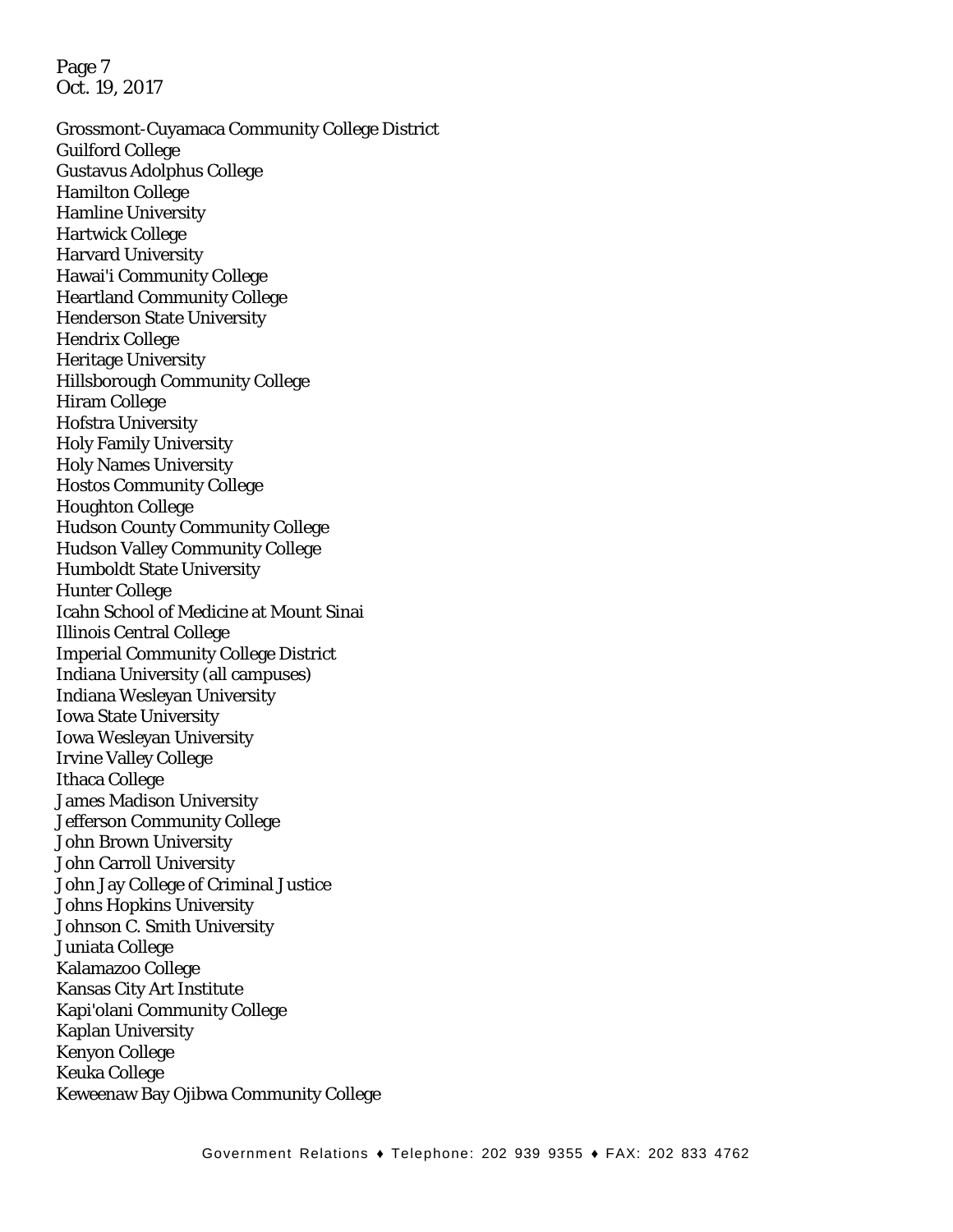Page 8 Oct. 19, 2017

Kingsborough Community College Knox College La Roche College LaGuardia Community College Lamar Community College Lane College Lasell College Lawrence University Le Moyne College Lebanon Valley College Leech Lake Tribal College Lehigh University Lehman College Lesley University Lewis University Life Pacific College Lincoln University of Missouri Linfield College Little Big Horn College Logan University Long Island University Loras College Los Angeles Community College District Los Angeles Southwest College Los Angeles Trade-Technical College Los Angeles Valley College Los Rios Community College District Louisiana State University Lourdes University Loyola Marymount University Loyola University Chicago Loyola University Maryland Loyola University New Orleans Luther College Lynchburg College Macalester College Macaulay Honors College Macomb Community College Madonna University Manhattan College Manhattan School of Music Manor College Marian University, Wisconsin Maricopa Community Colleges Marietta College Marquette University Mars Hill University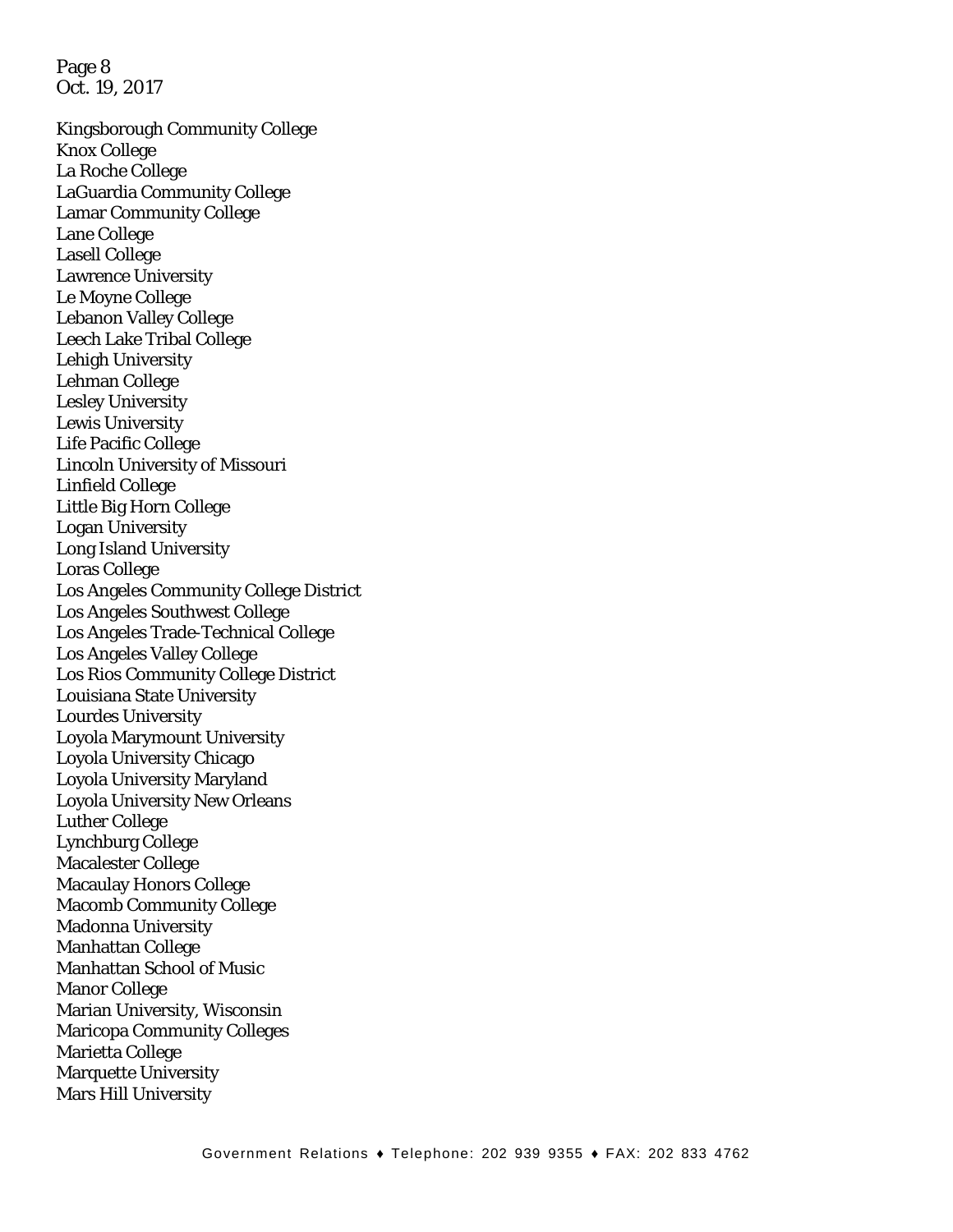Page 9 Oct. 19, 2017

Maryland Institute College of Art Marymount University Marywood University Massachusetts College of Art and Design Massachusetts Institute of Technology Medaille College Medgar Evers College Mendocino-Lake Community College District Meredith College Messiah College Metropolitan State University Metropolitan State University of Denver Mexican American Catholic College Miami Dade College Miami University Michigan School of Professional Psychology Michigan State University Mid-Atlantic Christian University Middlebury Millersville University of Pennsylvania Milligan College Mills College Minnesota State University Moorhead Minnesota State University, Mankato Missouri State University Molloy College Monmouth University Monroe Community College Montana State University Billings Montana Tech of the University of Montana Montgomery College Moraine Valley Community College Moravian College Moreno Valley College Morgan Community College Morgan State University Mount Holyoke College Mount Ida College Mount Saint Mary College, Newburgh Mount Saint Mary's University, Los Angeles Mount St. Joseph University Multnomah University Nassau Community College National Louis University Naugatuck Valley Community College Nebraska Indian Community College Nebraska Wesleyan University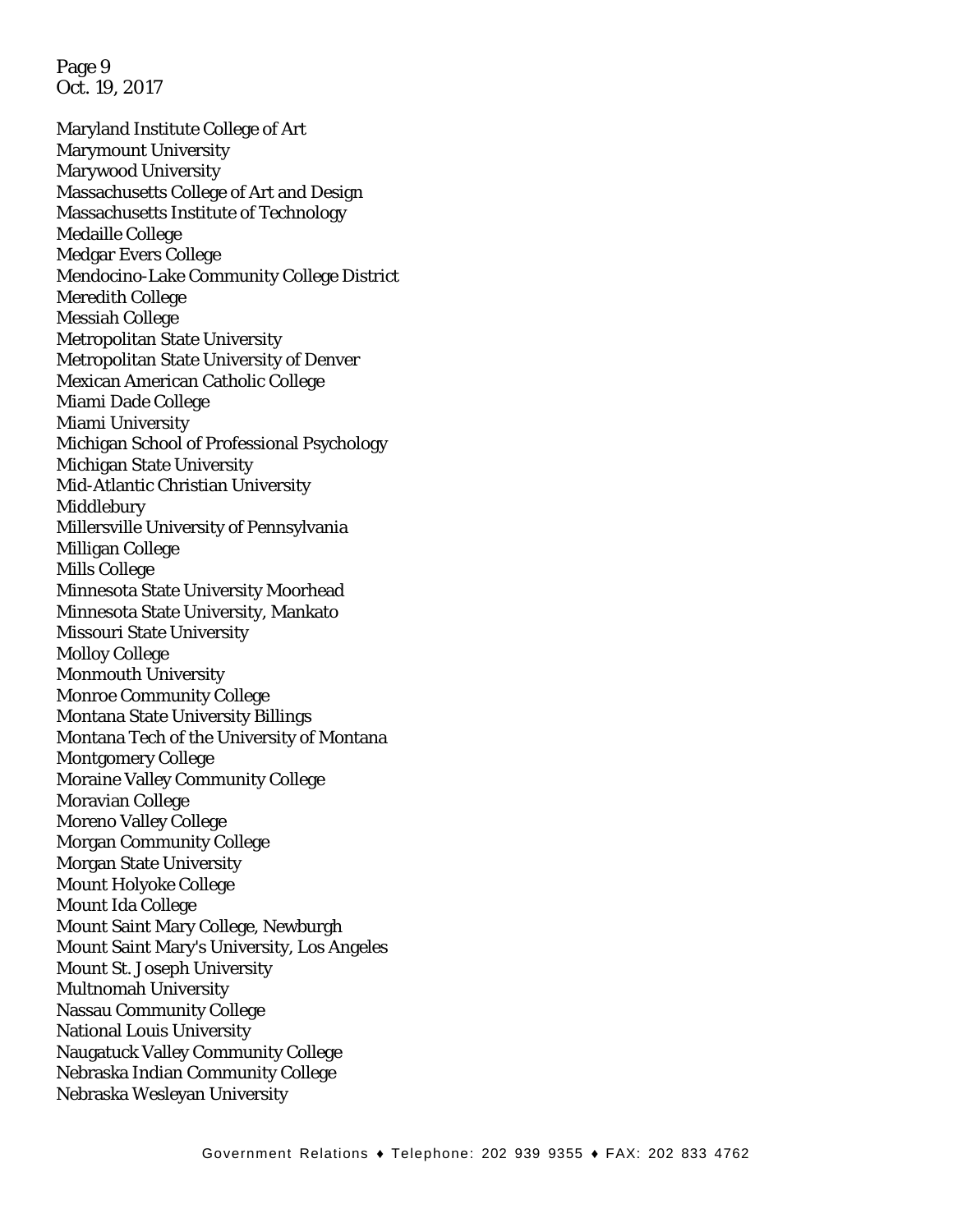Page 10 Oct. 19, 2017

Nevada State College New College of Florida New Jersey City University New Jersey Institute of Technology New Mexico Institute of Mining & Technology New Mexico State University New York City College of Technology New York University Newman University Niagara County Community College Normandale Community College North Carolina Agricultural and Technical State University North Dakota State University North Park University Northeastern Illinois University Northeastern State University Northeastern University Northern Arizona University Northern Essex Community College Northern Kentucky University Northern Michigan University Northern New Mexico College Northern Virginia Community College Northwest Missouri State University Northwest Nazarene University Northwest University Northwest Vista College Northwestern College Northwestern University Notre Dame de Namur University Notre Dame of Maryland University Nueta Hidatsa Sahnish College Oakland University Oakton Community College Oberlin College Occidental College Oglala Lakota College Oglethorpe University Ohio University Ohio Wesleyan University Old Dominion University Olivet College Orange Coast College Orange County Community College Oregon State University Otterbein University Our Lady of the Lake University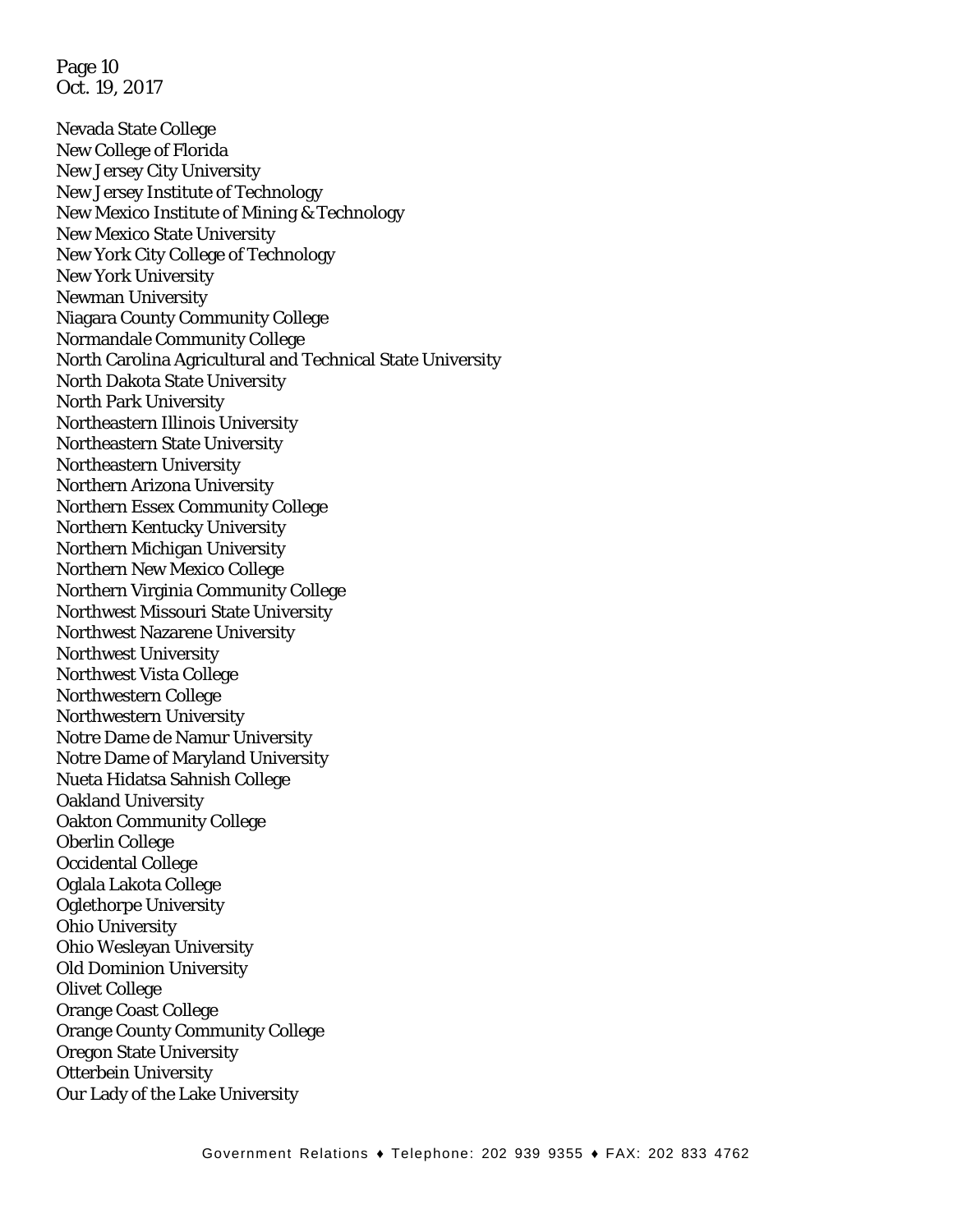Page 11 Oct. 19, 2017

Pace University Pacific Lutheran University Pacific University, Oregon Palm Beach State College Palo Alto University Palo Verde Community College District Pasadena City College Penn State University Pepperdine University Peralta Community College District Phoenix College Piedmont College Pillar College Point Loma Nazarene University Point University Pomona College Portland State University Prairie View A&M University Pratt Institute Prescott College Princeton University Providence College Purchase College Purdue University Queens College Queensborough Community College Rancho Santiago Community College District Red Rocks Community College Reed College Regis College Regis University Rensselaer Polytechnic Institute Rhode Island School of Design Rice University Rider University Rio Hondo College Rio Salado College Riverside City College Riverside Community College District Roberts Wesleyan College Rochester Institute of Technology Rockhurst University Rockland Community College Rocky Mountain University of Health Professions Roger Williams University Roosevelt University Rosalind Franklin University of Medicine and Science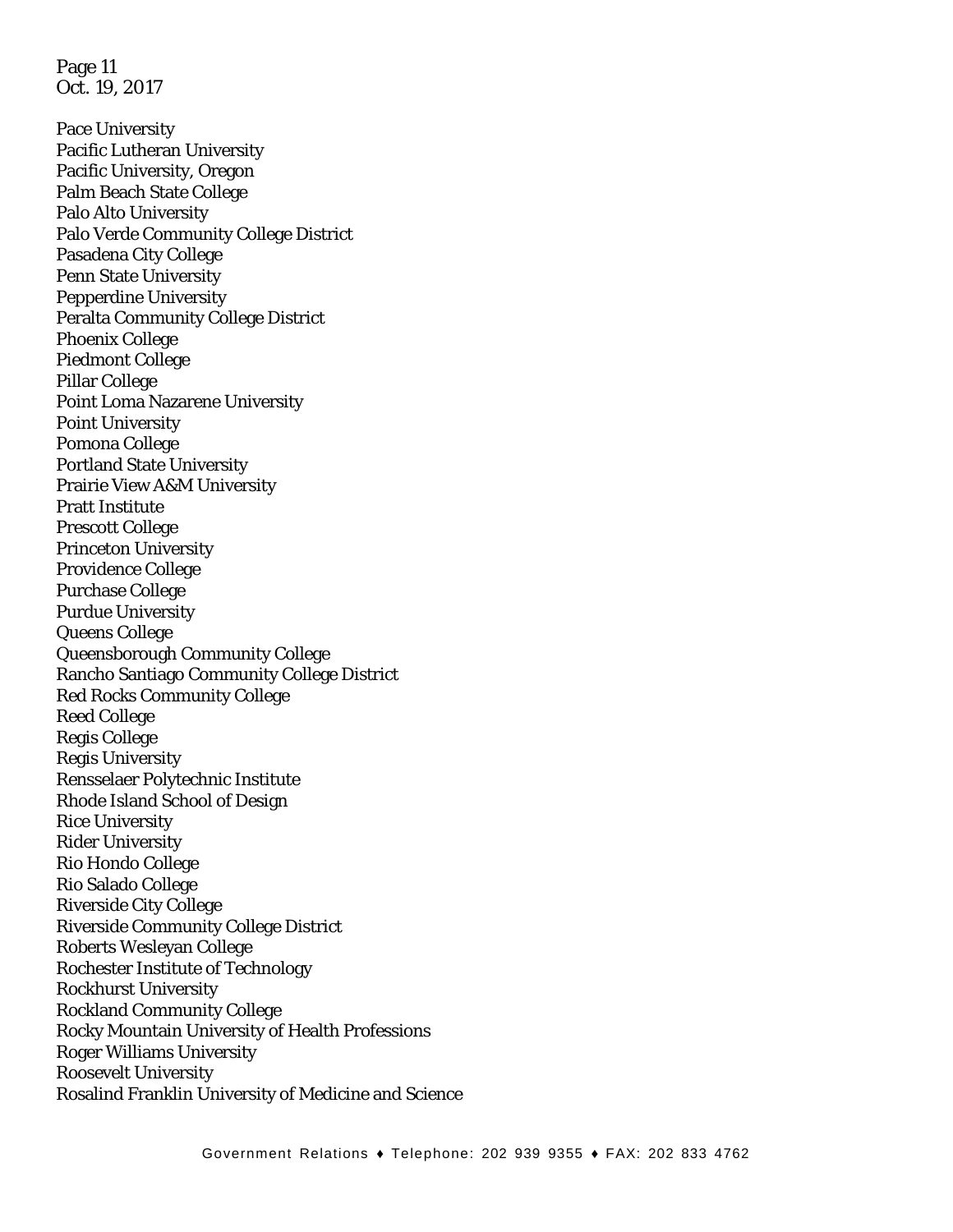Page 12 Oct. 19, 2017

Rosemont College Rutgers University-Camden Rutgers University-New Brunswick Rutgers University-Newark Rutgers, The State University of New Jersey Sacred Heart University Saginaw Chippewa Tribal College Saint Anselm College Saint Joseph's College of Maine Saint Joseph's University Saint Leo University Saint Louis University Saint Martin's University Saint Mary-of-the-Woods College Saint Mary's College Saint Mary's College of California Saint Mary's University of Minnesota Saint Michael's College Saint Peter's University Saint Xavier University San Antonio College San Bernardino Community College District San Diego Community College District San Diego State University San Francisco State University San Francisco Theological Seminary San Joaquin Delta College San Jose State University San Luis Obispo County Community College District/Cuesta College Santa Clara University Santa Fe College Santiago Canyon College School of the Art Institute of Chicago Seattle Pacific University Seattle University Seton Hill University Shasta College Shaw University Shenandoah University Shorter College Siena College Siena Heights University Simmons College Simpson College Smith College Sonoma State University South Orange County Community College District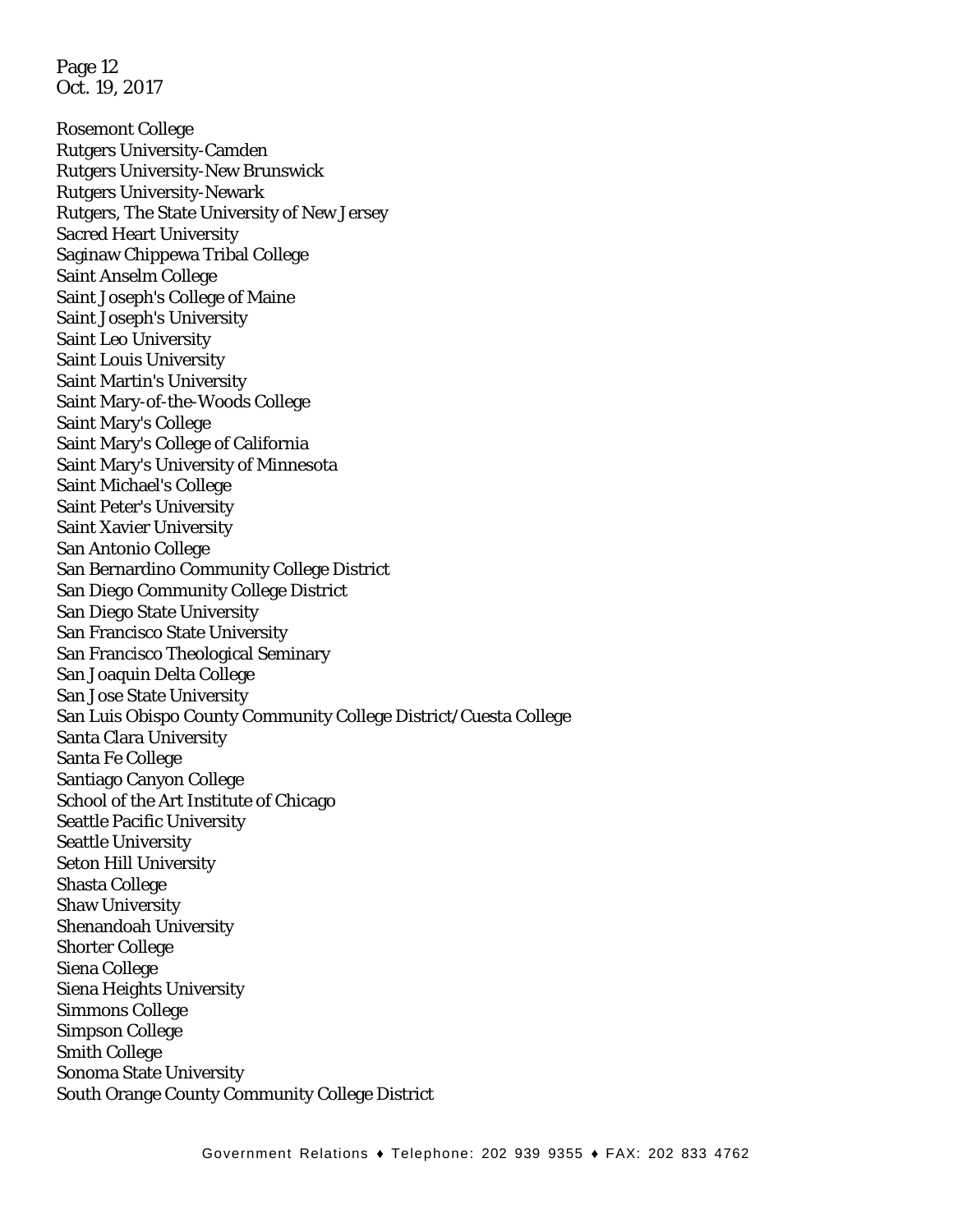Page 13 Oct. 19, 2017

South Texas College Southeastern University Southern Connecticut State University Southern Illinois University Edwardsville Southern Illinois University System Southern Methodist University Southern Nazarene University Southern New Hampshire University Southwestern University Spring Hill College Springfield Technical Community College St. Ambrose University St. Bonaventure University St. Catherine University St. Edward's University St. Francis College St. John's University St. Mary's College of Maryland St. Mary's University - San Antonio St. Norbert College St. Petersburg College Stanford University State Center Community College District Stella and Charles Guttman Community College Stetson University Stonehill College Stony Brook University Suffolk County Community College Suffolk University Sul Ross State University SUNY Brockport SUNY Canton SUNY Cobleskill SUNY College of Optometry SUNY Cortland SUNY Downstate Medical Center SUNY Fredonia SUNY Geneseo SUNY New Paltz SUNY Old Westbury SUNY Oneonta SUNY Oswego SUNY Plattsburgh SUNY Polytechnic Institute SUNY Potsdam SUNY Ulster Swarthmore College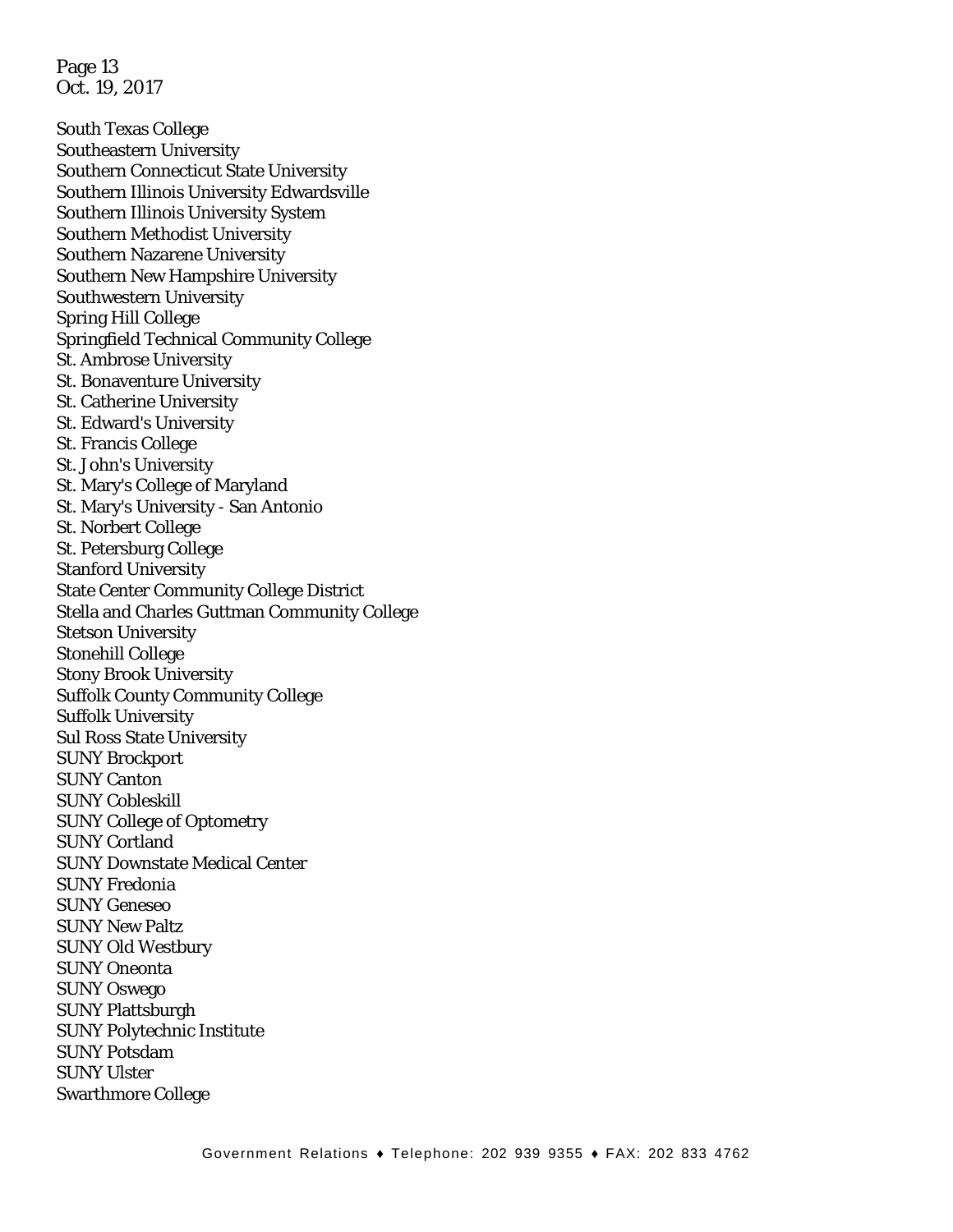Page 14 Oct. 19, 2017

Tallahassee Community College Teachers College, Columbia University Temple University Texas A&M International University Texas A&M University-San Antonio Texas Lutheran University Texas State University Texas Wesleyan University Texas Woman's University The California State University The City College of New York The City University of New York The College of Idaho The College of Mount Saint Vincent The College of New Jersey The College of Saint Rose The College of Wooster The Colorado State University System The Evergreen State College The George Washington University The Juilliard School The New School The Ohio State University The Sage Colleges The State University of New York System The University of Arizona The University of Bridgeport The University of Houston-Victoria The University of New Mexico The University of Rhode Island The University of Texas at Austin The University of Texas at El Paso The University of Texas at San Antonio The University of Texas Rio Grande Valley The University of Toledo The University of Vermont Thomas Nelson Community College Tohono O'odham Community College Tompkins Cortland Community College Towson University Trevecca Nazarene University Trinity College Trinity University Trinity Washington University Trocaire College Tufts University Tulane University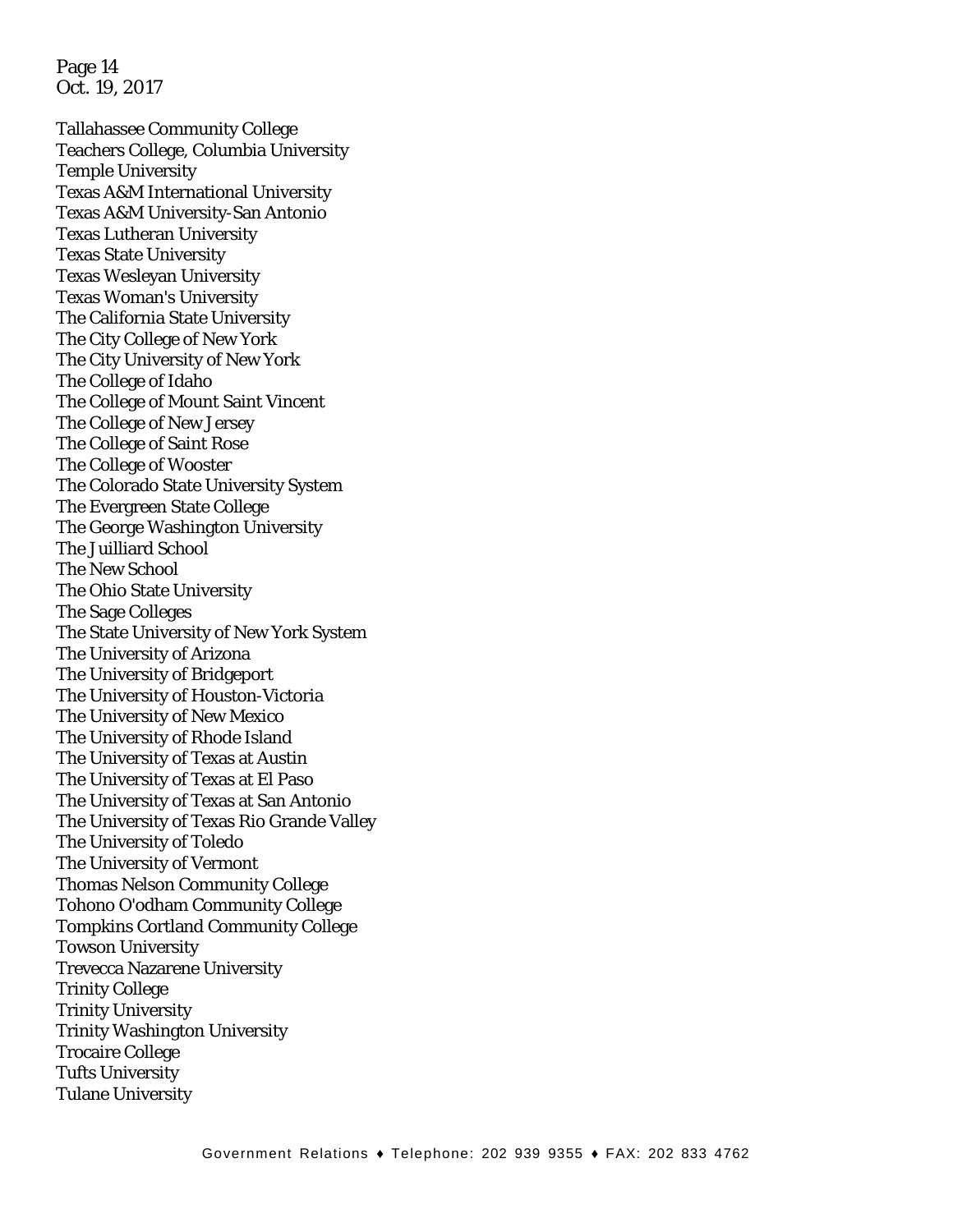Page 15 Oct. 19, 2017

Union College Union County College Union Institute & University United States University United Tribes Technical College University at Albany University at Buffalo University of California University of California San Diego University of California, Berkeley University of California, Davis University of California, Irvine University of California, Los Angeles University of California, Merced University of California, Riverside University of California, San Francisco University of California, San Francisco School of Medicine University of California, Santa Barbara University of California, Santa Cruz University of Central Arkansas University of Central Florida University of Central Missouri University of Charleston University of Chicago University of Cincinnati University of Colorado Anschutz Medical Campus University of Colorado Boulder University of Colorado Colorado Springs University of Colorado Denver University of Colorado System University of Dallas University of Dayton University of Delaware University of Detroit Mercy University of Evansville University of Findlay University of Florida University of Hawai'i University of Hawai'i at Hilo University of Idaho University of Illinois at Chicago University of Illinois at Urbana-Champaign University of Illinois Springfield University of Illinois System University of Iowa University of Kansas University of Kentucky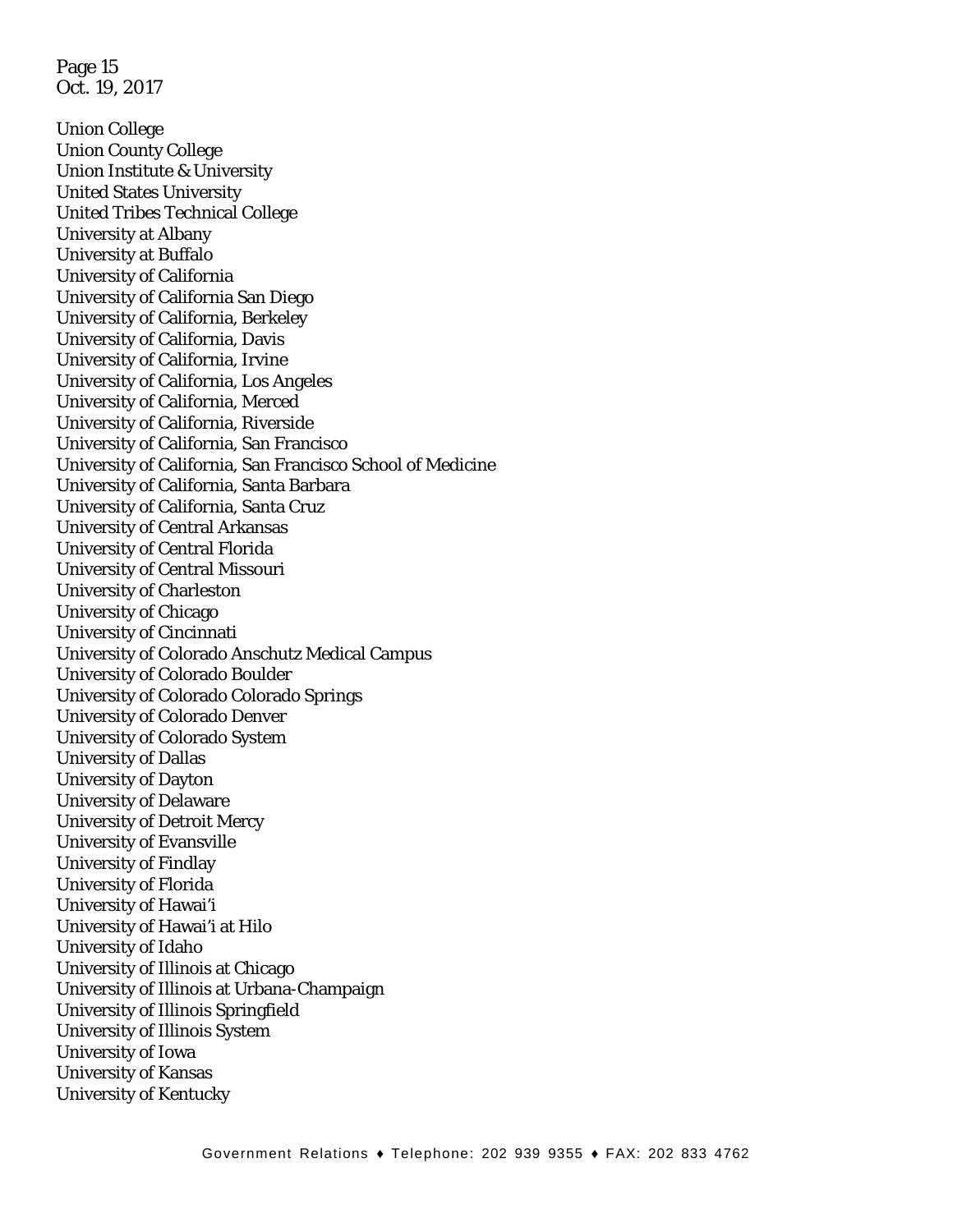Page 16 Oct. 19, 2017

University of La Verne University of Mary Washington University of Maryland University College University of Maryland, College Park University of Massachusetts University of Massachusetts Amherst University of Massachusetts Boston University of Massachusetts Dartmouth University of Massachusetts Lowell University of Massachusetts Medical School University of Michigan University of Michigan - Flint University of Minnesota Duluth University of Minnesota Morris University of Minnesota System University of Nebraska-Lincoln University of New Hampshire University of New Haven University of New Mexico - Valencia University of North Carolina at Chapel Hill University of North Carolina at Charlotte University of Northern Colorado University of Northern Iowa University of Northwestern University of Notre Dame University of Oregon University of Pennsylvania University of Pittsburgh University of Portland University of Providence University of Puget Sound University of Redlands University of Richmond University of Rochester University of Saint Francis University of Saint Mary University of San Diego University of San Francisco University of Scranton University of South Florida System University of Southern California University of St. Francis (IL) University of Texas Arlington University of the District of Columbia University of the Pacific University of the Southwest University of Toledo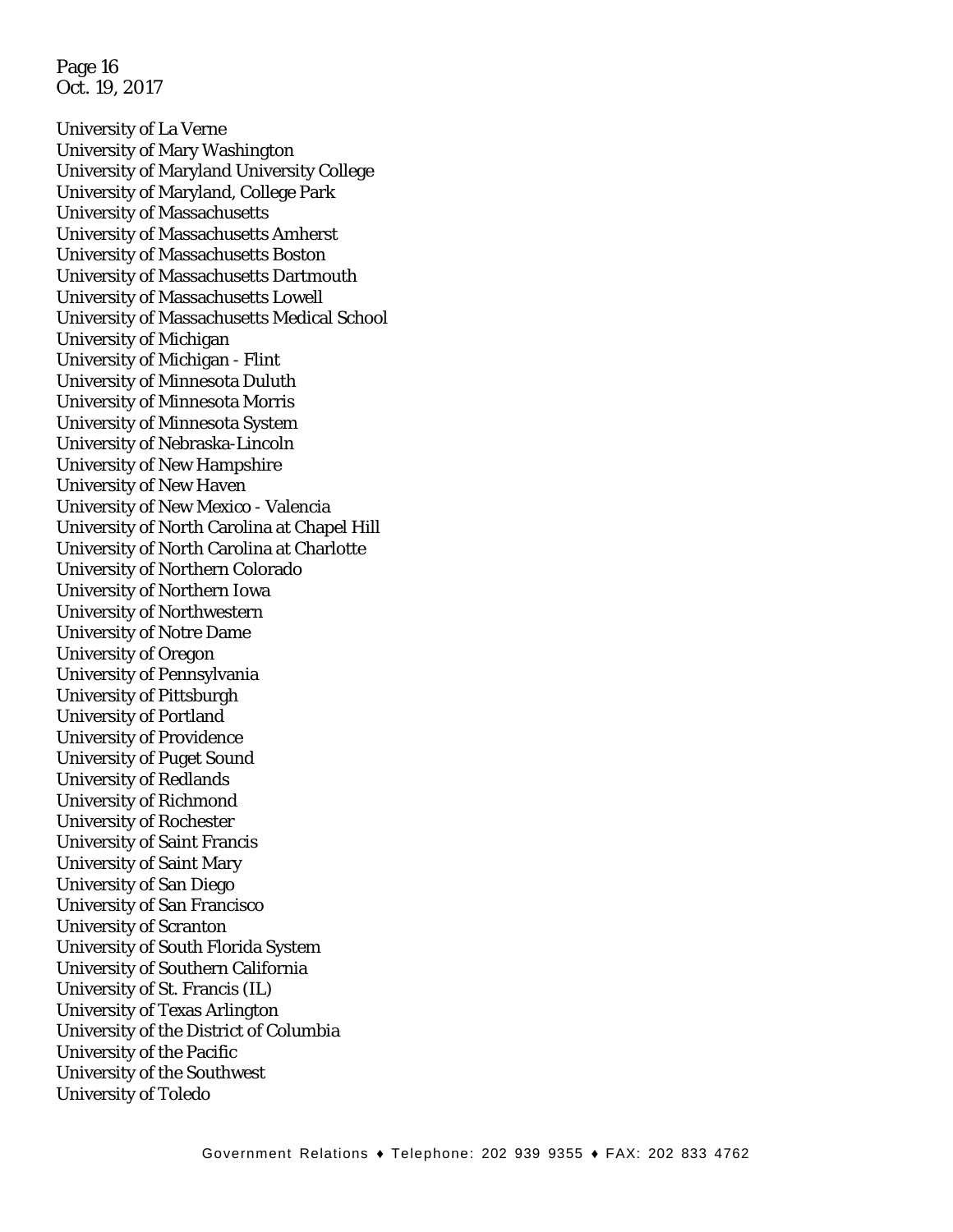Page 17 Oct. 19, 2017

University of Utah University of Virginia University of Washington University of Wisconsin-Eau Claire University of Wisconsin-Madison University of Wisconsin-Milwaukee University of Wisconsin-Parkside University of Wisconsin-Platteville University of Wisconsin-Whitewater University System of Maryland Ursinus College Ursuline College Utica College Valencia College Valparaiso University Vanderbilt University Vanguard University Vaughn College of Aeronautics and Technology Villanova University Virginia Commonwealth University Virginia Tech Virginia Wesleyan University Wake Forest University Warner Pacific College Warner University Warren Wilson College Wartburg College Washington Adventist University Washington and Lee University Washington University in St. Louis Watkins College of Art Waubonsee Community College Wayne State University Weber State University Webster University Wesleyan College Wesleyan University West Hills College Lemoore West Valley College West Virginia State Universiry West Virginia University Westchester Community College Western Governors University Western Michigan University Western New England University Western Oregon University Western Washington University